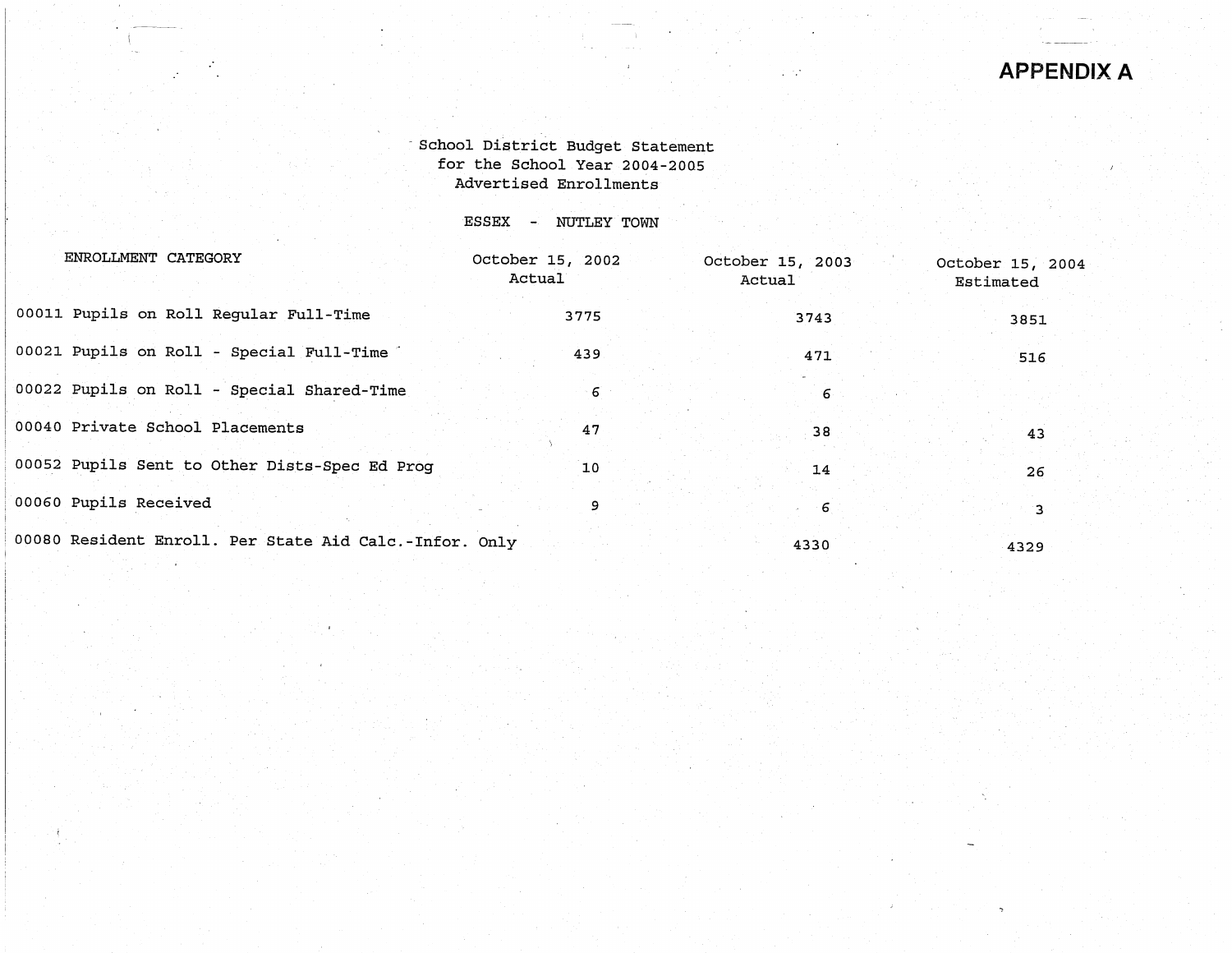# School District Budget Statement for the School Year 2004-2005

,-\_...=--=-,:.;::,

·1

 $r_{\rm c}$  is a second form  $r_{\rm c}$ 

ESSEX - NUTLEY TOWN

Advertised Revenues

| Budget Category                                        | Account            | $2002 - 03$<br>Actual | $2003 - 04$<br>Revised | $2004 - 05$<br>Anticipated |
|--------------------------------------------------------|--------------------|-----------------------|------------------------|----------------------------|
| GENERAL FUND                                           |                    |                       |                        |                            |
| 00121 Budgeted Fund Balance - General Fund             | $10 - 303$         |                       |                        | 141,575                    |
| Revenues from Local Sources:                           |                    |                       |                        |                            |
| 00150 Local Tax Levy                                   | $10 - 1210$        | 32,800,135            | 35,085,691             | 36,914,550                 |
| 00200 Tuition                                          | $10 - 1300$        | 30,356                | 71,573                 | 65,014                     |
| 00242 Transportation Fees from Other LEAs              | $10 - 1420 - 1430$ | 75,146                | 80,000                 | 86,559                     |
| 00251 Interest Earned on Capital Reserve Funds         | $10-1XXX$          |                       |                        | 1,500                      |
| 00252 Other Restricted Miscellaneous Revenues          | $10-1XXX$          | 13,229                | 30,000                 | 30,000                     |
| 00253 Unrestricted Miscellaneous Revenues              | $10-1XXX$          | 95,224                | 198,000                | 198,000                    |
| 00260 SUBTOTAL                                         |                    | 33,014,090            | 35,465,264             | 37, 295, 623               |
| Revenues from State Sources:                           |                    |                       |                        |                            |
| 00280 Core Curriculum Standards Aid                    | 10-3111            | 2,799,975             | 2,799,975              | 2,799,975                  |
| 00300 Transportation Aid                               | $10 - 3120$        | 345,006               | 345,006                | 345,006                    |
| 00310 Special Education Aid                            | 10-3130            | 2,235,481             | 2, 235, 481            | 2,235,481                  |
| 00320 Bilingual Education                              | 10-3140            | 65,426                | 65,426                 | 65,426                     |
| 00353 Academic Achievement Reward Program              | 10-3193            | 44,426                |                        |                            |
| 00355 Consolidated Aid                                 | $10 - 3195$        |                       |                        | 652,717                    |
| 00360 Other State Aids                                 | $10-3XXX$          | 57,386                | 475,088                |                            |
| 00370 SUBTOTAL                                         |                    | 5,547,700             | 5,920,976              | 6,098,605                  |
| 00408 Adjustment for Prior Year Encumbrances           |                    |                       | 101,488                |                            |
| 00409 Act (Excess)Deficiency of Rev (Over)/Under Expnd |                    | 760,414               |                        |                            |
| 00410 TOTAL GENERAL FUND                               |                    | 39,322,204            | 41,487,728             | 43,535,803                 |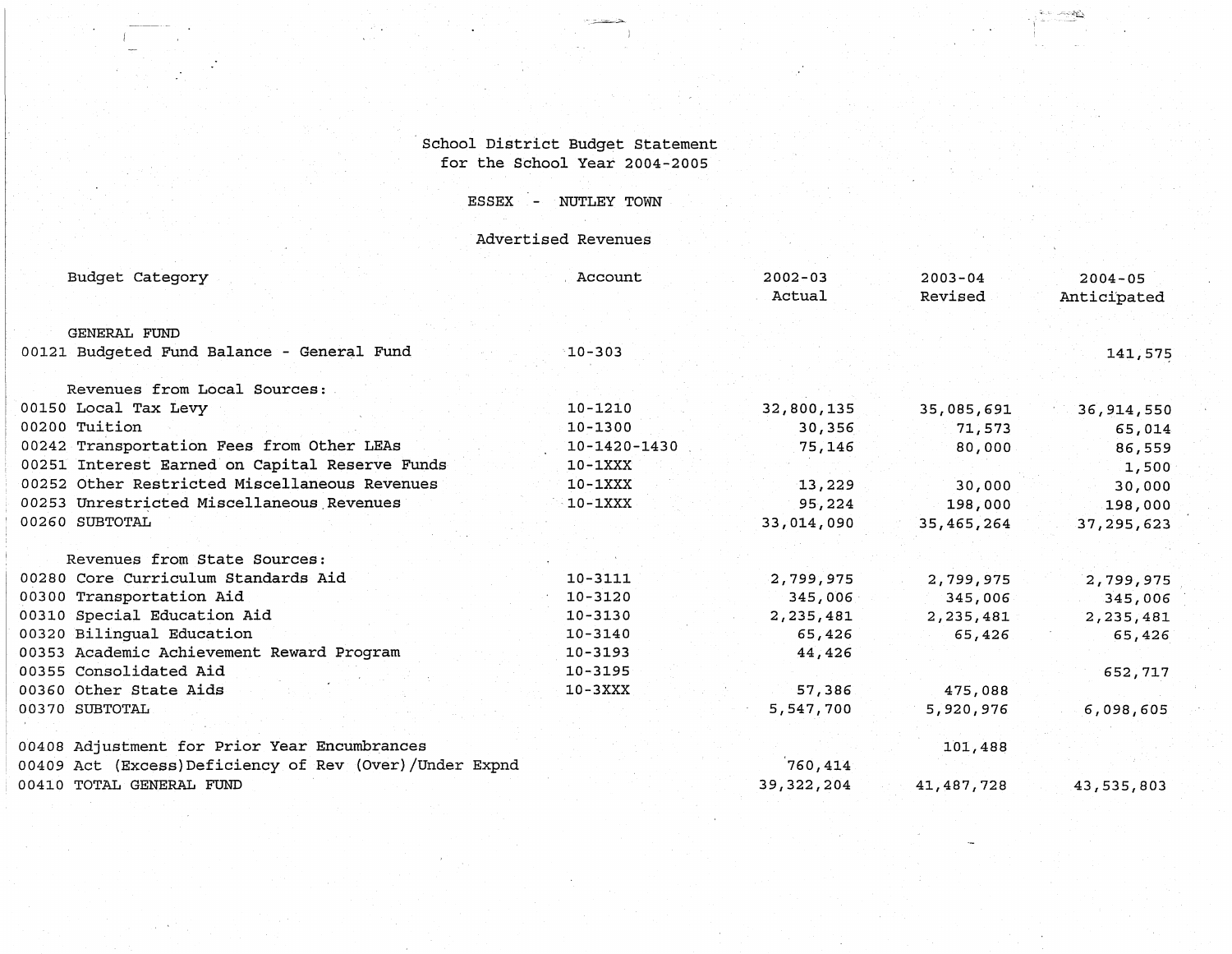#### School District Budget Statement for the School Year 2004-2005

# ESSEX - NUTLEY TOWN

# Advertised Revenues

| Budget Category                                       | Account            | $2002 - 03$<br>Actual | $2003 - 04$<br>Revised | $2004 - 05$<br>Anticipated |
|-------------------------------------------------------|--------------------|-----------------------|------------------------|----------------------------|
| SPECIAL REVENUE FUNDS                                 |                    |                       |                        |                            |
| 00420 Revenues from Local Sources                     | $20 - 1XXX$        | 1,500                 |                        |                            |
| Revenues from State Sources:                          |                    |                       |                        |                            |
| 00423 Distance Learning Network Aid - Pr Yr Carryover | $20 - 3213$        | 4,222                 |                        |                            |
| 00427 Distance Learning Network Aid                   | $20 - 3213$        | 161,455               |                        |                            |
| 00430 Other Restricted Entitlements                   | $20 - 32XX$        | 241,910               | 206,655                | 145,100                    |
| 00431 TOTAL REVENUES FROM STATE SOURCES               |                    | 407,587               | 206,655                | 145,100                    |
| Revenues from Federal Sources:                        |                    |                       |                        |                            |
| 00440 Title I                                         | $20 - 4411 - 4416$ | 211,864               | 227,535                | 152,200                    |
| 00450 Title VI                                        | $20 - 4417 - 4418$ | 19,941                | 19,239                 | 10,000                     |
| 00460 I.D.E.A. Part B (Handicapped)                   | $20 - 4420$        | 522,516               | 630,732                | 455,800                    |
| 00470 Vocational Education                            | $20 - 4430$        | 22,296                | 21,215                 | 9,000                      |
| 00500 Other                                           | $20 - 4XXX$        | 96,379                | 59,771                 |                            |
| 00510 TOTAL REVENUES FROM FEDERAL SOURCES             |                    | 872,996               | 958,492                | 627,000                    |
| 00520 TOTAL SPECIAL REVENUE FUNDS                     |                    | 1,282,083             | 1,165,147              | 772,100                    |
| DEBT SERVICE                                          |                    |                       |                        |                            |
| Revenues from Local Sources:                          |                    |                       |                        |                            |
| 00550 Local Tax Levy                                  | $40 - 1210$        | 138,463               | 128,058                | 306,459                    |
| 00570 TOTAL REVENUES FROM LOCAL SOURCES               |                    | 138,463               | 128,058                | 306,459                    |
| Revenues from State Sources:                          |                    |                       |                        |                            |
| 00580 Debt Service Aid Type II                        | 40-3160            | 14,878                | 13,760                 | 13,101                     |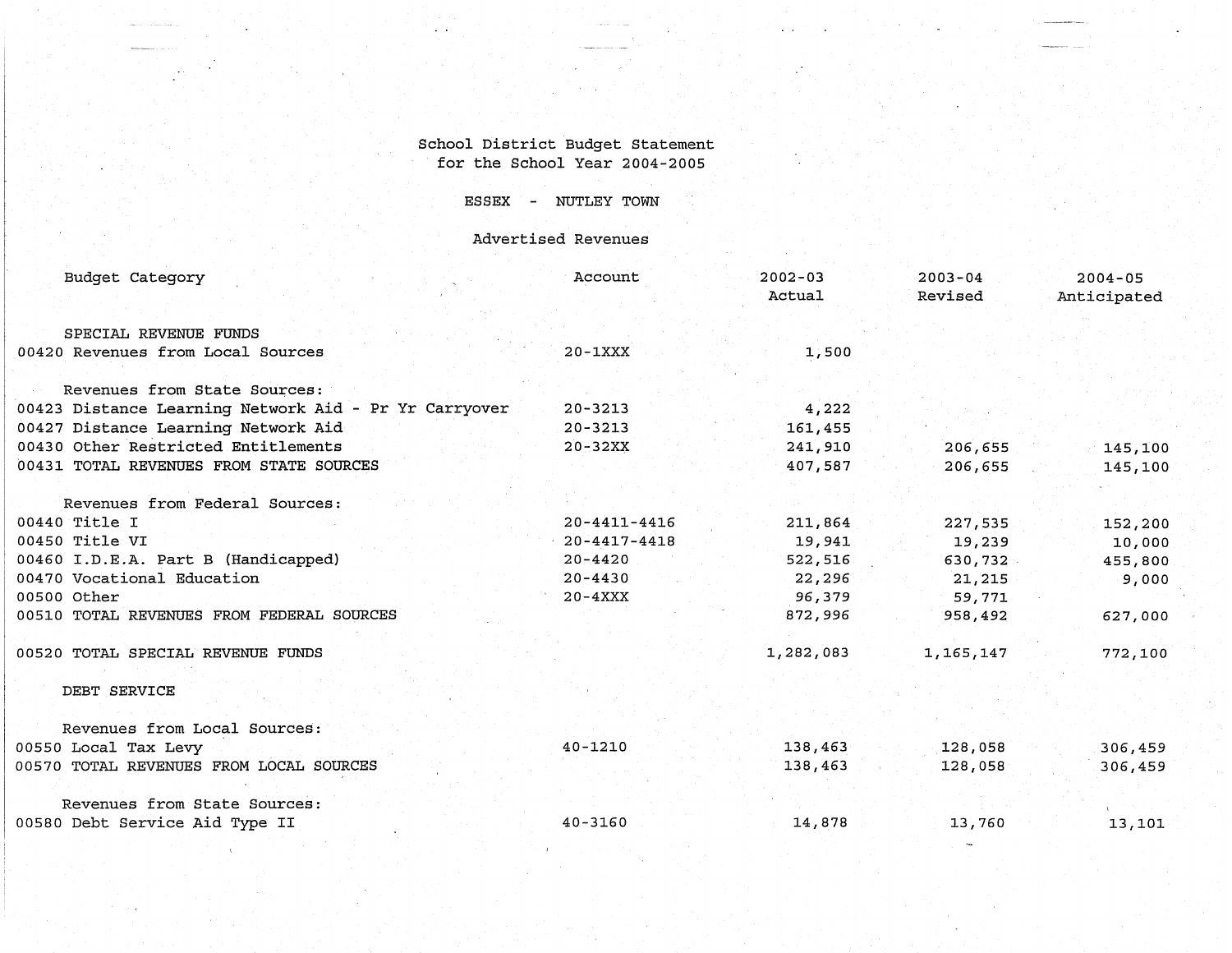# School District Budget Statement for the School Year 2004-2005

ESSEX - NUTLEY TOWN

Advertised Revenues

| Budget Category                |  | Account | $2002 - 03$ | $2003 - 04$ | $2004 - 05$ |
|--------------------------------|--|---------|-------------|-------------|-------------|
|                                |  |         | Actual      | Revised     | Anticipated |
| 00590 TOTAL LOCAL DEBT SERVICE |  |         | 153,341     | 141,818     | 319,560     |
| 00640 TOTAL DEBT SERVICE FUND  |  |         | 153,341     | 141,818     | 319,560     |
| 00660 TOTAL REVENUES/SOURCES   |  |         | 40,757,628  | 42,794,693  | 44,627,463  |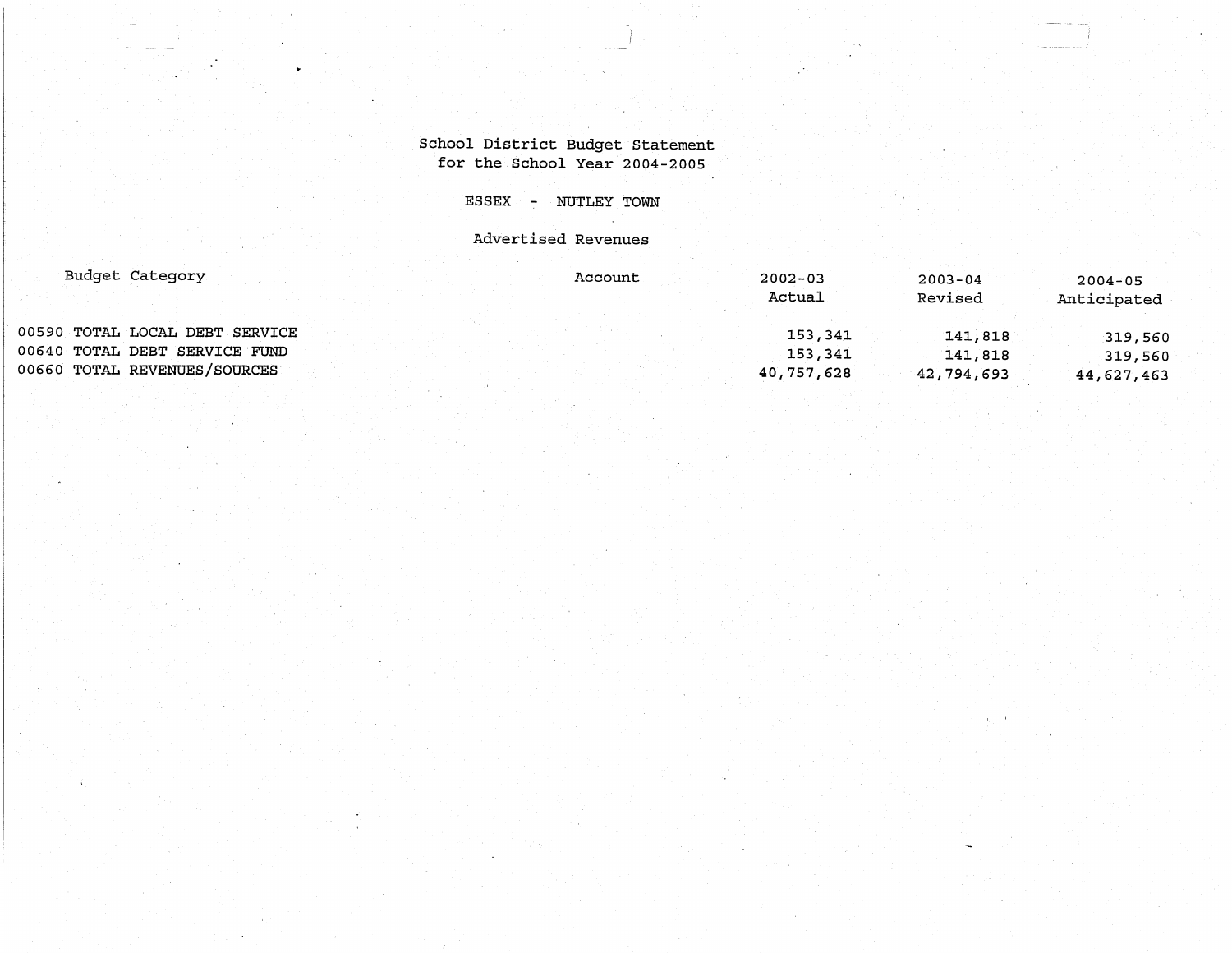#### School District Budget Statement for the·School Year 2004-2005 Advertised Appropriations

ESSEX NUTLEY TOWN

Account

Budget Category

| Budget Category                                        | Account                | $2002 - 03$<br>Expenditures | $2003 - 04$<br>Rev. Approp. | $2004 - 05$<br>Appropriations |
|--------------------------------------------------------|------------------------|-----------------------------|-----------------------------|-------------------------------|
| GENERAL CURRENT EXPENSE                                |                        |                             |                             |                               |
| 00770 Regular Programs - Instruction                   | $11 - 1XX - 100 - XXX$ | 16,310,889                  | 16,699,629                  | 17, 173, 255                  |
| 00780 Special Education - Instruction                  | $11-2XX-100-XXX$       | 1,946,093                   | 1,968,687                   | 2,183,942                     |
| 00790 Basic Skills/Remedial - Instruction              | $11 - 230 - 100 - XXX$ | 346,664                     | 357,576                     | 443,657                       |
| 00800 Bilinqual Education - Instruction                | $11 - 240 - 100 - XXX$ | 183,585                     | 189,659                     | 194,328                       |
| 00810 Vocational Programs - Local - Instruction        | 11-3XX-100-XXX         | 2,500                       | 2,800                       | 2,500                         |
| 00820 School-Spon. Co/Extra-Curr. Activities-Instruct  | $11 - 401 - 100 - XXX$ | 173,616                     | 144,551                     | 157,341                       |
| 00830 School Sponsored Athletics - Instruction         | $11 - 402 - 100 - XXX$ | 761,561                     | 775,567                     | 760,679                       |
| 00850 Community Services Programs/Operations           | $11 - 800 - 330 - XXX$ | 5,029                       | 3,900                       | 3,900                         |
| Undistributed Expenditures:                            |                        |                             |                             |                               |
| 00860 Instruction                                      | $11 - 000 - 100 - XXX$ | 1,970,390                   | 2,286,338                   | 2,679,486                     |
| 00880 Health Services                                  | $11 - 000 - 213 - XXX$ | 432,193                     | 457,259                     | 462,710                       |
| 00881 Other Supp Serv - Stds - Related & Extraordinary | $11 - 000 - 216, 217$  | 463,951                     | 480,625                     | 473,511                       |
| 00890 Other Support Services - Students - Regular      | $11 - 000 - 218 - XXX$ | 986,573                     | 1,007,817                   | 1,033,315                     |
| 00900 Other Support Services - Students - Special      | $11 - 000 - 219 - XXX$ | 700,768                     | 698,441                     | 800,527                       |
| 00910 Improvement of Instructional Services            | $11 - 000 - 221 - XXX$ | 316,845                     | 337,204                     | 347,303                       |
| 00920 Educational Media Services - School Library      | $11 - 000 - 222 - XXX$ | 703,718                     | 744,056                     | 762,758                       |
| 00921 Instructional Staff Training Services            | 11-000-223-XXX         | 24,227                      | 34,220                      | 32,000                        |
| 00930 Support Services - General Administration        | $11 - 000 - 230 - XXX$ | 849,517                     | 972,367                     | 961,879                       |
| 00940 Support Services - School Administration         | 11-000-240-XXX         | 2,144,543                   | 2,260,459                   | 2,317,937                     |
| 00942 Central Svcs & Admin Info Technology             | 11-000-25X-XXX         |                             |                             | 1,020,840                     |
| 00950 Operation and Maintenance of Plant Services      | 11-000-26X-XXX         | 3,830,721                   | 4,055,753                   | 4,113,563                     |
| 00960 Student Transportation Services                  | $11 - 000 - 270 - XXX$ | 1,132,205                   | 1,253,645                   | 1,258,450                     |
| 00970 Other Support Services                           | 11-000-290-XXX         | 896,884                     | 1,032,665                   |                               |
| 00971 Personal Services - Employee Benefits            | $11 - XXX - XXX - 2XX$ | 4,784,148                   | 5,470,775                   | 6,090,245                     |
| 00980 Food Services                                    | 11-000-310-XXX         | 185,000                     | 180,000                     | 180,000                       |
| 00990 Total Undistributed Expenditures                 |                        | 19,421,683                  | 21, 271, 624                | 22,534,524                    |
| 01000 TOTAL GENERAL CURRENT EXPENSE                    |                        | 39,151,620                  | 41, 413, 993                | 43, 454, 126                  |
| CAPITAL OUTLAY                                         |                        |                             |                             |                               |
| 01015 Interest Deposit to Capital Reserve              | $10 - 604$             |                             |                             | 1,500                         |
|                                                        |                        |                             |                             |                               |

80,177

01015 Interest Deposit to Capital Reserve 01020 Equipment 10-604 12-XXX-XXX-73X 114,018 62,405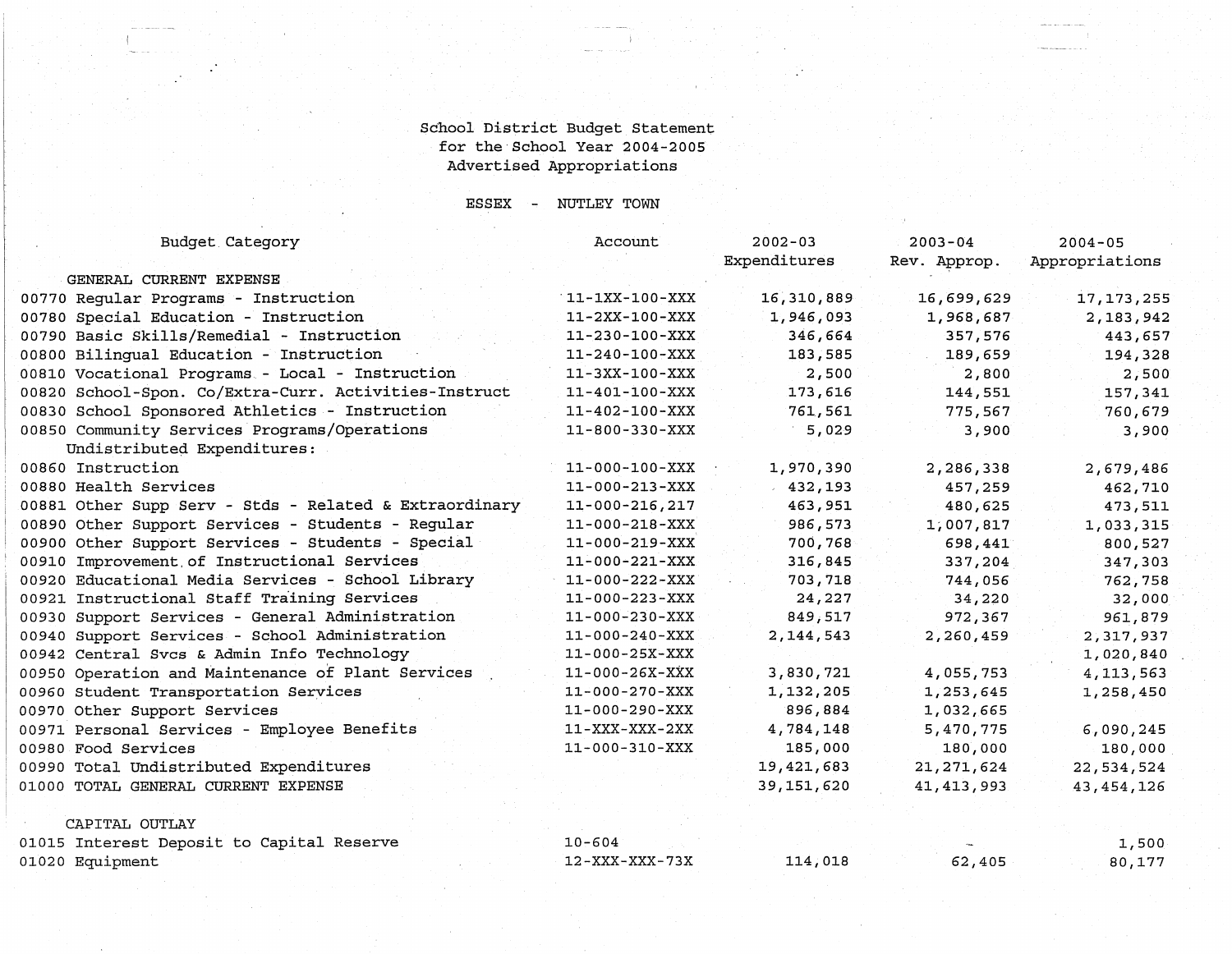#### School District Budget Statement for the School Year 2004-2005 Advertised Appropriations

ESSEX NUTLEY TOWN

| Budget Category                                        | Account                | $2002 - 03$<br>Expenditures | $2003 - 04$<br>Rev. Approp. | $2004 - 05$<br>Appropriations |
|--------------------------------------------------------|------------------------|-----------------------------|-----------------------------|-------------------------------|
| 01030 Facilities Acquisition and Construction Services | $12-000-4XX-XXX$       | 32,788                      | 11,330                      |                               |
| 01040 TOTAL CAPITAL OUTLAY                             |                        | 146,806                     | 73,735                      | 81,677                        |
| SPECIAL SCHOOLS                                        |                        |                             |                             |                               |
| Summer School:                                         |                        |                             |                             |                               |
| 01050 Instruction                                      | $13 - 422 - 100 - XXX$ | 20,020                      |                             |                               |
| 01060 Support Services                                 | $13 - 422 - 200 - XXX$ | 3,758                       |                             |                               |
| 01070 Total Summer School                              |                        | 23,778                      |                             |                               |
| 01230 TOTAL SPECIAL SCHOOLS                            |                        | 23,778                      |                             |                               |
| 01240 GENERAL FUND GRAND TOTAL                         |                        | 39, 322, 204                | 41,487,728                  | 43,535,803                    |
| SPECIAL REVENUE FUNDS                                  |                        |                             |                             |                               |
| 01250 Local Projects                                   | $20 - XXX - XXX - XXX$ | 1,500                       |                             |                               |
| Distance Learning Network Aid:                         |                        |                             |                             |                               |
| 01259 Support Services                                 | $20 - 213 - 200 - XXX$ | 161,455                     |                             |                               |
| 01260 Facilities Acquisition and Construction Services | $20 - 213 - 400 - XXX$ | 4,222                       |                             |                               |
| 01261 TOTAL DISTANCE LEARNING NETWORK AID              |                        | 165,677                     |                             |                               |
| Other State Projects:                                  |                        |                             |                             |                               |
| 01265 Nonpublic Textbooks                              | $20 - XXX - XXX - XXX$ | 33,128                      | 35,075                      | 19,800                        |
| 01270 Nonpublic Auxiliary Services                     | $20 - XXX - XXX - XXX$ | 73,218                      | 84,314                      | 45,000                        |
| 01280 Nonpublic Handicapped Services                   | $20 - XXX - XXX - XXX$ | 66,223                      | 22,788                      | 44,700                        |
| 01290 Nonpublic Nursing Services                       | $20 - XXX - XXX - XXX$ | 38,717                      | 40,918                      | 21,600                        |
| 01320 Other Special Projects                           | $20 - XXX - XXX - XXX$ | 30,624                      | 23,560                      | 14,000                        |
| 01330 Total State Projects                             |                        | 407,587                     | 206,655                     | 145,100                       |
| Federal Projects:                                      |                        |                             |                             |                               |
| 01340 Title I                                          | $20 - XXX - XXX - XXX$ | 211,864                     | 227,535                     | 152,200                       |
| 01350 Title VI                                         | $20 - XXX - XXX - XXX$ | 19,941                      | 19,239                      | 10,000                        |
| 01360 I.D.E.A. Part B (Handicapped)                    | $20 - XXX - XXX - XXX$ | 522,516                     | 630,732                     | 455,800                       |
| 01370 Vocational Education                             | $20 - XXX - XXX - XXX$ | 22,296                      | 21, 215                     | 9,000                         |
| 01400 Other Special Projects                           | $20 - XXX - XXX - XXX$ | 96,379                      | 59,771                      |                               |
| 01410 Total Federal Projects                           |                        | 872,996                     | 958,492                     | 627,000                       |
| 01420 TOTAL SPECIAL REVENUE FUNDS.                     |                        | 1,282,083                   | 1,165,147                   | 772,100                       |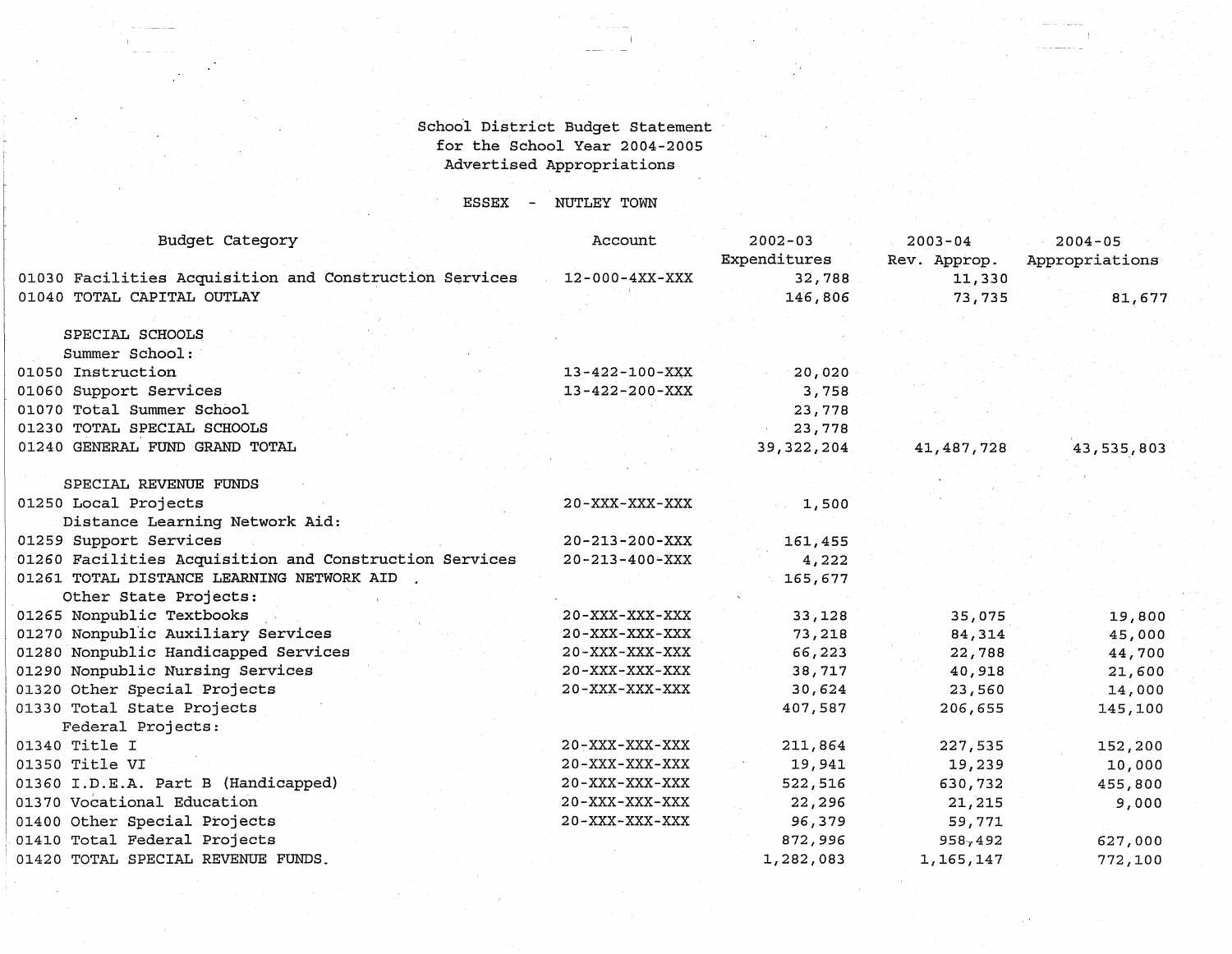# School District Budget statement for the School Year 2004-2005 Advertised Appropriations

ESSEX - NUTLEY TOWN

| Budget Category                         | Account        | $2002 - 03$  | $2003 - 04$  | $2004 - 05$    |
|-----------------------------------------|----------------|--------------|--------------|----------------|
|                                         |                | Expenditures | Rev. Approp. | Appropriations |
| DEBT SERVICE FUNDS                      |                |              |              |                |
| 01430 Debt Service - Regular            | 40-701-510-XXX | 153,341      | 141,818      | 319,560        |
| 01480 TOTAL DEBT SERVICE FUNDS          |                | 153,341      | 141,818      | 319,560        |
| 01490 Total Expenditures/Appropriations |                | 40,757,628   | 42,794,693   | 44,627,463     |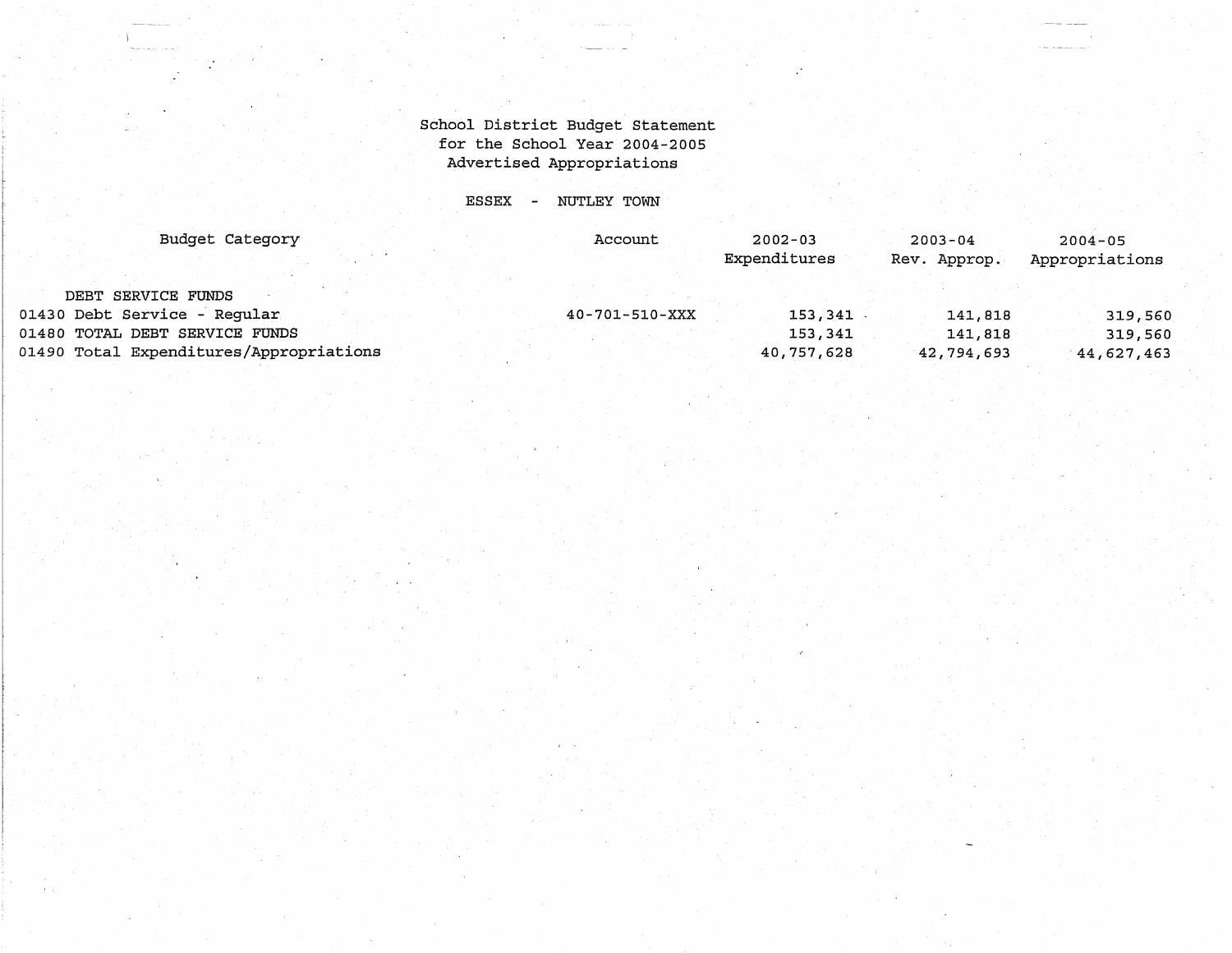#### School District Budget Statement for the School Year 2004-2005 Advertised Recapitulation of Balances

**ESSEX - NUTLEY TOWN** 

|                                                               | General Fund Cap. Reserve Adult Ed. Maintenance | General Fund Gen. Fund General Fund<br>(Reserved) (Reserved) (Reserved) |                |                |                 | General Fund<br>(Reserved)                    |
|---------------------------------------------------------------|-------------------------------------------------|-------------------------------------------------------------------------|----------------|----------------|-----------------|-----------------------------------------------|
| Budget Category                                               | (Unreserved)                                    |                                                                         |                |                |                 | Account Programs Reserve Acct. Legal Reserves |
|                                                               |                                                 | $(2)$ (b) and $(3)$ and $(4)$ and $(5)$ and $(7)$                       |                |                |                 | (6)                                           |
| 01595 Est. Approp. Bal. 6-30-02 (Prior Budg)                  | 1,034,391                                       | $\Omega$                                                                |                | $\mathbf{0}$ . | $\Omega$        | $\Omega$                                      |
| 01600 Approp. Balances 6-30-02 (from Audit)                   | 1,874,866                                       | 1,000                                                                   | $\Omega$       |                | $\Omega$        | $\Omega$                                      |
| 01605 Est. Approp. Bal. 6-30-03 (Prior Budg) 902,634          |                                                 | 1,000                                                                   |                |                | $\overline{0}$  | $\cdot$ O                                     |
| 01610 Approp. Balances 6-30-03 (from Audit) 1,025,180 116,000 |                                                 |                                                                         | $\overline{0}$ |                | $\overline{0}$  | $\Omega$                                      |
| 01620 Amount Budgeted during FY 03-04                         | $\mathbf{0}$                                    | $\mathbf 0$                                                             | $\Omega$       |                | $\Omega$ .      | ு⊙                                            |
| 01630 Add. Bal. to be Approp during FY 03-04                  |                                                 | .٥                                                                      | $\Omega$       |                | 0               | $\sim$ 0.                                     |
| 01640 Add. Bal. Anticipated during FY 03-04                   | $\Omega$                                        | $\Omega$                                                                | $\mathbf{0}$   |                | $\mathbf{0}$    | 141,575                                       |
| 01650 Approp. Bal. 6-30-04 (est.) before Trans. 1,025,180     |                                                 | 116,000                                                                 | $\Omega$       |                | $0 \leq \alpha$ | 141,575                                       |
| 01653 Anti. Excess GF Bal. Trans during FY 03-04              |                                                 | 0                                                                       | $\Omega$       |                | 0               |                                               |
| 01655 Approp. Bal. 6-30-04 (est.) after Transfer 1,025,180    |                                                 | 116,000                                                                 |                | $0<\infty$     | $\Omega$        | 141,575                                       |
| 01660 Amount Budgeted in FY 04-05                             | $\mathbf{O}$                                    | 1,500                                                                   |                | $\overline{0}$ |                 | $0<\infty$<br>$-141,575$                      |
| 01670 Appropriation Balances 6/30/05 (est.) 1,025,180         |                                                 | 117,500                                                                 | $\mathbf{0}$   |                | $\mathbf{O}$    | 0                                             |

Current state law requires that unreserved general fund balance (surplus) in excess of the established statutory limitation (generally 6% of the prior year budget) must be appropriated in the budget for tax relief purposes. Below are the amounts for the proposed and prior two years given the current statutory limitations:

2002-03 2003-04 2004-05

 $\overline{0}$  and  $\overline{0}$  and  $\overline{0}$  and  $\overline{0}$  and  $\overline{0}$  and  $\overline{0}$  and  $\overline{0}$  and  $\overline{0}$  and  $\overline{0}$  and  $\overline{0}$  and  $\overline{0}$  and  $\overline{0}$  and  $\overline{0}$  and  $\overline{0}$  and  $\overline{0}$  and  $\overline{0}$  and  $\overline{0}$  and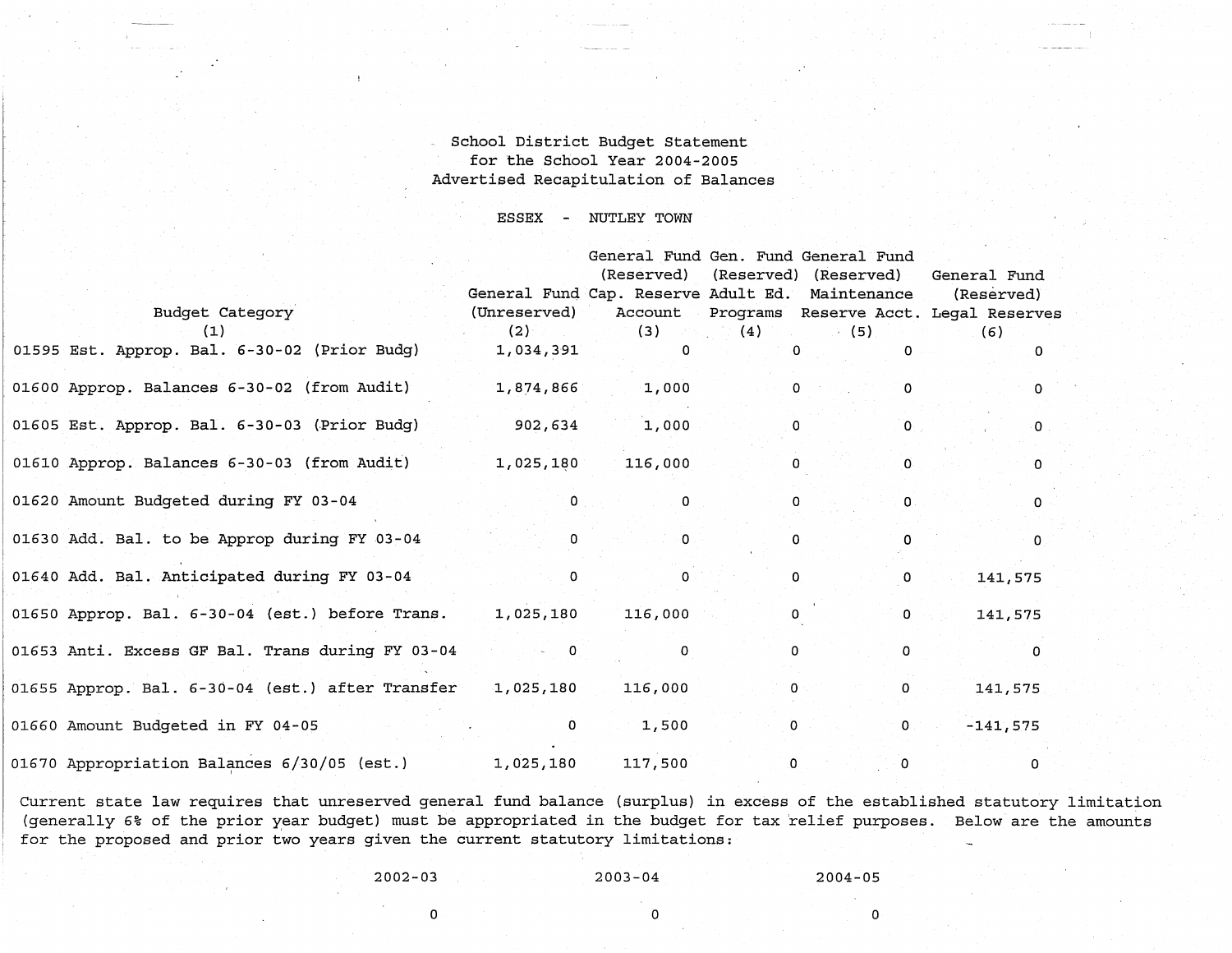# School District Budget Statement for the School Year 2004-2005 Advertised Recapitulation of Balances

#### ESSEX NUTLEY TOWN

|                                                  | General Fund<br>(Reserved) | Debt    | Special Revenue<br>Cap. Reserve |             |
|--------------------------------------------------|----------------------------|---------|---------------------------------|-------------|
| Budget Category                                  | Tuition Reserve            | Service | Account                         | Totals      |
| (1)                                              | (7)                        | (8)     | (9)                             | (10)        |
| 01595 Est. Approp. Bal. 6-30-02 (Prior Budg)     |                            |         | 0                               | 1,034,391   |
| 01600 Approp. Balances 6-30-02 (from Audit)      | 0                          |         | $\mathbf{O}$                    | 1,875,867   |
| 01605 Est. Approp. Bal. 6-30-03 (Prior Budg)     | 0                          | 0.      | $\mathbf{0}$                    | 903,634     |
| 01610 Approp. Balances 6-30-03 (from Audit)      |                            |         | 0                               | 1, 141, 181 |
| 01620 Amount Budgeted during FY 03-04            | 0                          | O.      | $\mathbf{0}$                    | $\mathbf 0$ |
| 01630 Add. Bal. to be Approp during FY 03-04     | 0                          | $-1$    | O.                              | $-1$        |
| 01640 Add. Bal. Anticipated during FY 03-04      | 0                          | 0       | 0                               | 141,575     |
| 01650 Approp. Bal. 6-30-04 (est.) before Trans.  | 0                          | 0       | 0                               | 1,282,755   |
| 01653 Anti. Excess GF Bal. Trans during FY 03-04 | 0                          | 0       | 0                               | $\Omega$    |
| 01655 Approp. Bal. 6-30-04 (est.) after Transfer | 0                          | 0       | 0                               | 1,282,755   |
| 01660 Amount Budgeted in FY 04-05                | n.                         | 0       | 0                               | $-140,075$  |
| 01670 Appropriation Balances 6/30/05 (est.)      | 0                          | 0       | $\Omega$                        | 1,142,680   |